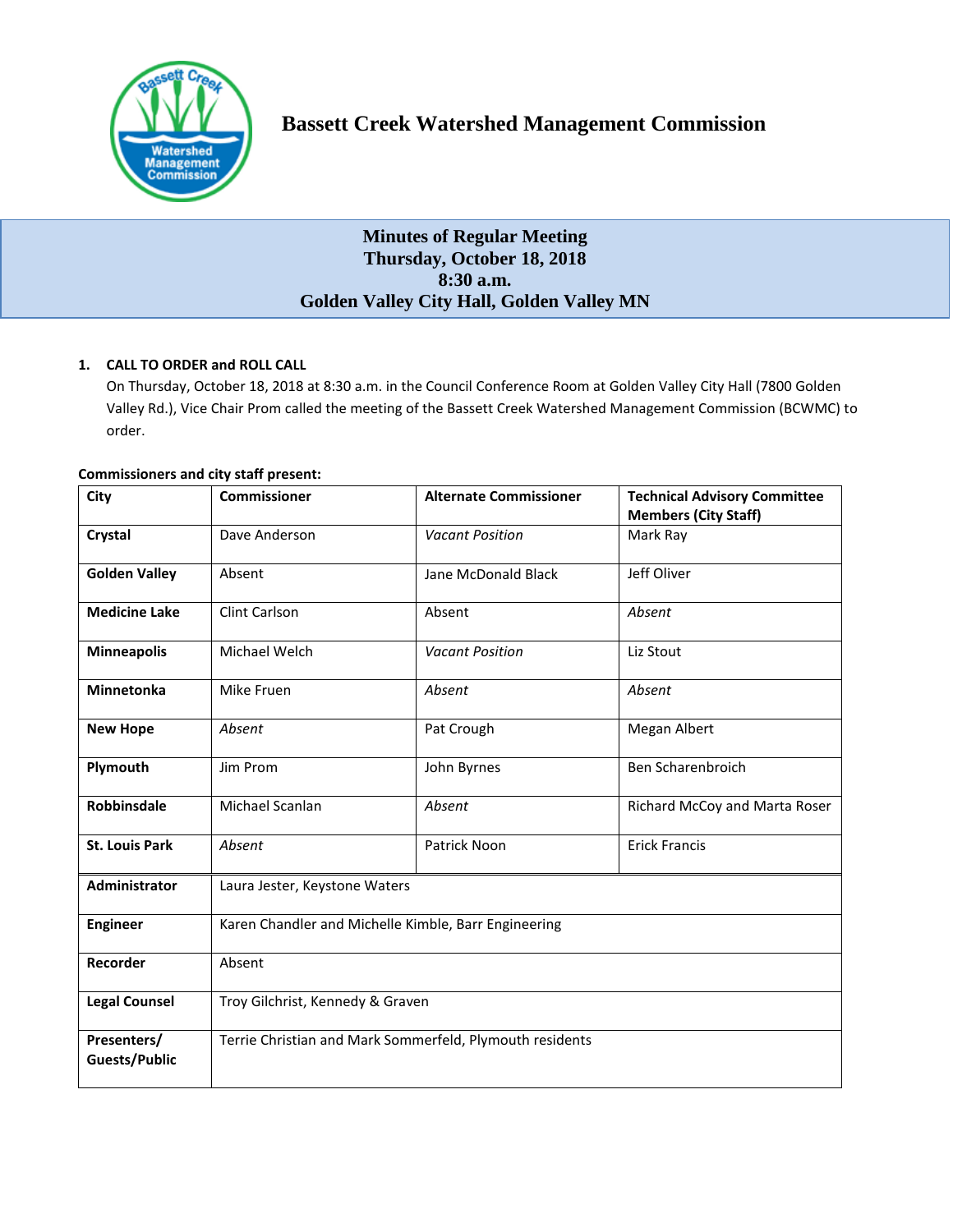# **2. CITIZEN FORUM ON NON-AGENDA ITEMS**

Terrie Christian and Mark Sommerfeld, residents in the City of Plymouth, showed photos and described flooding that occurs during large rains along South Shore Drive on the south side of Medicine Lake. They noted the problem goes back 30 years and is getting worse. They reported they had engaged staff and council members with the City of Plymouth and in 2014 were told the problem would be reviewed. Ms. Christian and Mr. Sommerfeld said at the time city staff indicated that a wet detention pond would be needed to alleviate the flooding but that nothing has happened.

Commission Engineer Chandler reported that the Commission's new hydrologic model could be used to determine where the water is coming from and noted some preliminary investigation indicates water during a 100-year event is coming from Golden Valley and Plymouth, making it an intercommunity drainage issue which is appropriate for the Commission to address and may even be eligible for a CIP project.

Vice Chair Prom thanked Ms. Christian and Mr. Sommerfeld for the information.

# **3. APPROVAL OF AGENDA**

**MOTION:** Alternate Commissioner McDonald Black moved to approve the agenda. Commissioner Scanlan seconded the motion. Upon a vote, the motion carried 9-0.

# **4. CONSENT AGENDA**

The following items were approved as part of the consent agenda: September 20, 2018 Commission meeting minutes, acceptance of the October 2018 financial report, payment of invoices, approval to send Administrator Jester to Minnesota Association of Watershed Districts Annual meeting, and approval of Sweeney Lake Aeration Study Final Report.

The general and construction account balances reported in the October 2018 Financial Report are as follows: Checking Account Balance **\$ 546,577.84** 

| TOTAL GENERAL FUND BALANCE                  | \$546,577.84      |
|---------------------------------------------|-------------------|
| TOTAL CASH & INVESTMENTS ON-HAND (10/10/18) | \$3,181,518.01    |
| CIP Projects Levied – Budget Remaining      | (\$4,035,437.41)  |
| <b>Closed Projects Remaining Balance</b>    | (5853,919.40)     |
| 2012-2016 Anticipated Tax Levy Revenue      | \$4,537.93        |
| 2017 Anticipated Tax Levy Revenue           | \$3,895.88        |
| Anticipated Closed Project Balance          | $($ \$845,485.59) |

**MOTION**: Alternate Commissioner McDonald Black moved to approve the consent agenda. Commissioner Welch seconded the motion. Upon a vote, the motion carried 9-0.

# **5. BUSINESS**

**A. Review Draft Feasibility Study for Bryn Mawr Meadows Water Quality Improvement Project via Ridgedale Drive (BC-5)** 

Administrator Jester reviewed that at the September 2017 Commission meeting, a proposal to develop a feasibility study for this 2020 CIP project was approved. She noted the Commission Engineer has been in close communication with the Minneapolis Park and Rec Board as this project coincides with a park reconstruction project in 2022. The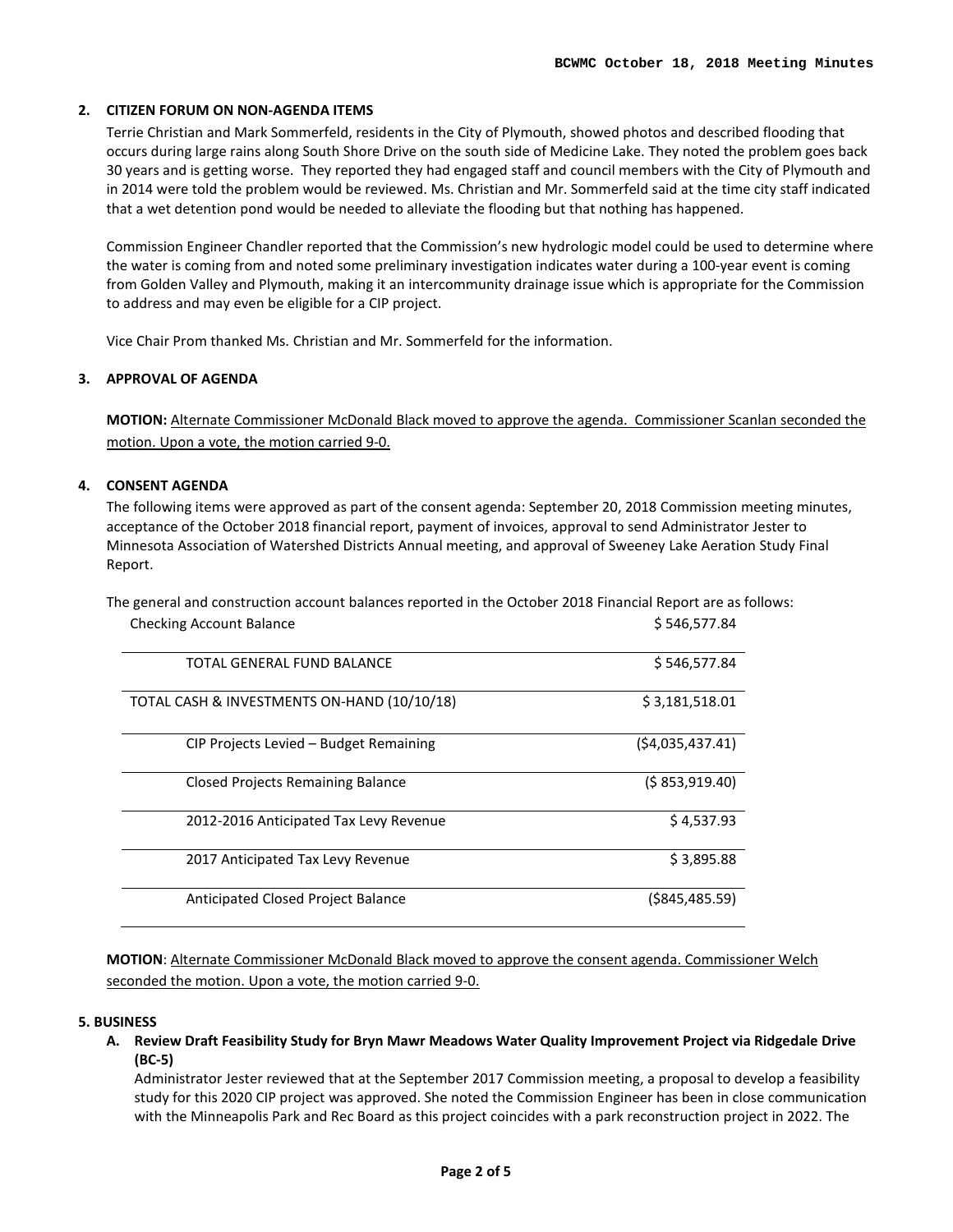draft feasibility study offers three concepts for the Commission to discuss and consider. Commission Engineer Kimble presented the draft feasibility study and the three concepts.

She noted that Bryn Mawr Meadows Park is located in the southeast corner of the Bassett Creek watershed and that much of the drainage area is supposed to flow through a MnDOT pond called Penn Pond, when then flows in a storm sewer under Morgan Ave. She noted there is little or no stormwater treatment and the storm sewer outlets into Bassett Creek. She reported that Penn Pond is undersized and not treating the stormwater runoff from the south of highway 394.

Commissioner Welch added that this area is very low. Commission Engineer Kimble said that some of the park to the north is in a 10-year and 100-year floodplain where soils are fill, clay, and organic. She noted that the park area was likely an old wetland and the groundwater is shallow.

Commission Engineer Kimble noted there is a second unnamed MnDOT pond beneath I-394. This pond does not show up on any of the MnDOT plans and it is not clear how the pond functions with Penn Pond and the downstream storm sewer located along Morgan Avenue. She reported that information gathered on a site visit showed an incoming storm sewer, but no outlet structure. She stated further investigation is required to determine if the pond is providing additional water quality benefits prior to the runoff flowing downstream to Morgan Avenue and Bryn Mawr Meadows Park.

Commission Engineer Kimble reported that the Commission Engineer participated in a design meeting with the Minneapolis Park and Rec Board (MPRB) where they provided input on where stormwater treatment makes sense within the park. She noted there has been considerable stakeholder input with MPRB and a technical stakeholder meeting, but no permits from the Army Corps of Engineers are required for the CIP project. She also reminded commissioners that the park reconstruction project will require stormwater treatment, but the CIP project would provide treatment above and beyond requirements. She also reported that public input has been sought in conjunction with MPRB engagement on the park reconstruction project.

Commission Engineer Kimble presented the proposed concepts, noting they will reduce sediment and phosphorus loading to Bassett Creek and all downstream water bodies. Multiple alternatives were evaluated for removing sediment and improving water quality. The measures considered for potential implementation include the following:

- Diverting runoff from a 15.9-acre residential area west of the park into a stormwater pond (Concept 1 Northwest Neighborhood Diversion)
- Diverting low flows from Penn Pond discharge and 29.2-acre residential area west of the park into a stormwater pond (Concept 2 – Penn Pond Low Flow Diversion). The engineer considers this option to be the most cost effective.
- Combine Concepts 1 and 2 (Concept 3 Northwest Neighborhood Diversion and Penn Pond Low Flow Diversion)
- Other concepts considered, but not developed (treatment of full flows, infiltration, iron enhanced or other filtration)

Commission Engineer Kimble reported that infiltration isn't possible due to high groundwater and poor soils and that iron-enhanced infiltration systems were considered but are not a good option for this site. She noted that estimated costs assume excavated soils need to be landfilled and that costs could be reduced by about half if the soils don't need to be landfilled.

TAC Member Stout and Commissioner Welch noted that it's not appropriate for a "first flush" of runoff from MnDOT property and highways to be treated in open water systems within a park. There was discussion about the responsibility of MnDOT to maintain Penn Pond and ensure that it is functioning properly. There was consensus that the Commission shouldn't put CIP funding into a project that addresses a MnDOT issue, if at all possible. Administrator Jester suggested that the Southwest LRT Project may also be working in the area near Penn Pond.

Commissioner Scanlan asked about neighborhood meetings. Administrator Jester and Commissioner Welch commented that there were no impacts to neighbors.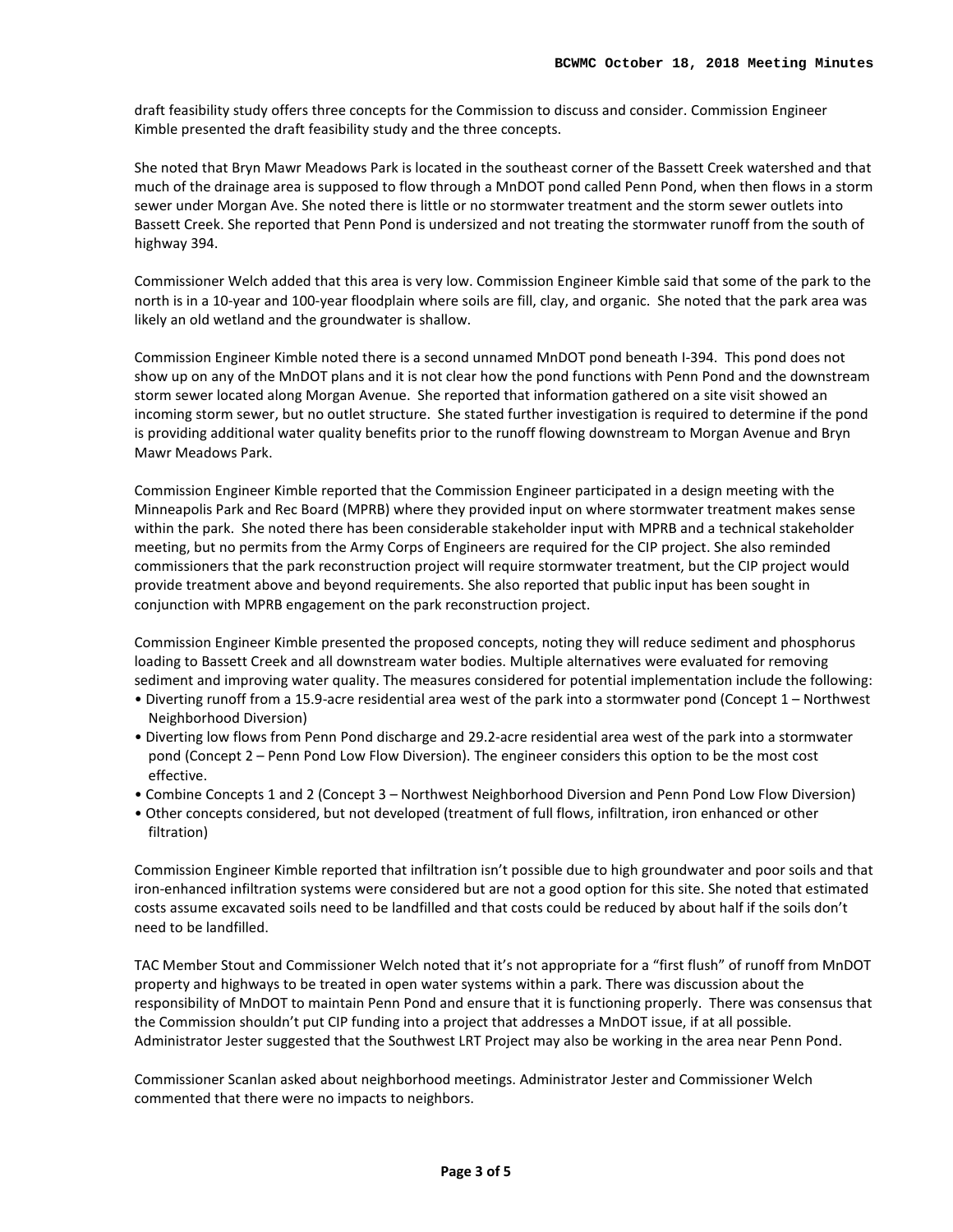Alternate Commissioner McDonald Black stated that Concept #3 is a good value for cost per pound of pollutant removal when compared with other CIP projects. Jester reiterated that MnDOT needs to maintain their ponds.

**MOTION**: Alternate Commissioner McDonald Black moved to continue analyzing Concept #3 and engage MnDOT regarding the survey and maintenance of Penn Pond and other adjacent stormwater management features. Commissioner Scanlan seconded the motion. Upon a vote, the motion carried 9-0.

### **B. Review Draft Bassett Creek Watershed Sign at Westwood Hills Nature Center**

Administrator Jester showed and described components of the latest draft of the BCWMC sign that will be installed at the Westwood Hills Nature Center. She noted the sign is 5.5'x 2.5' and that the audience is both adults and children. Alternate Commissioner McDonald Black commented that a more specific action or stronger language should be used rather than "use less salt." She suggested "avoid salt." Alternate Commissioner Byrnes pointed out that the sign is already fairly wordy. Commissioner Fruen suggested not listing all nine cities, since they can be shown on the map. Changing around the graphics and reducing redundancy was also discussed. Commissioner Welch liked the specifics and didn't think there was too much text.

Commissioner Scanlan brought up that there is an "Adopt a Drain" program that is being implemented metro-wide in 2019. It was agreed the website for that program should be included on the sign.

#### **C. Update on Local Water Management Plan Reviews**

- i. Commission Comments on New Hope Local Surface Water Management Plan
- ii. Commission Comments on Minnetonka Water Resources Management Plan

Administrator Jester updated the Commission on the status of the local plan submittals to the Commission and reviews noting that Golden Valley's plan was approved at the September meeting; Minneapolis, New Hope, Minnetonka, and Plymouth had submitted draft plans; that Crystal submitted an initial draft plan (pre-comment period); and that Robbinsdale, Medicine Lake and St. Louis Park had yet to submit draft plans. She reported the Commission is providing comments on plans as quickly as possible and is automatically requesting extensions to the comment period. She noted that if commissioners have any comments on the New Hope and Minnetonka plans in addition to those provided already by staff, they should let her know. Attorney Gilchrist wondered if action was needed to allow for formal submittal of comments between Commission meetings. Administrator Jester responded that a local plan will not be approved except for at a Commission meeting with a formal resolution. There was consensus that commissioners were comfortable with the process so there is no need for a motion.

# **D. Discuss Invitation to Officially Join Minnesota Association of Watershed Districts**

Administrator Jester reported that the Minnesota Association of Watershed Districts (MAWD) is a nonprofit organization that represents the local governments that focus on the management of water on watershed boundaries rather than political boundaries, such as cities and counties. She noted that until now, only watershed districts, and not watershed management organizations, could be members. She noted that MAWD is now inviting WMOs to be members for an initial fee of \$500. She reviewed a fact sheet included with meeting materials which indicates that MAWD members benefit from having an organization that provides a unified voice for watershed management and that works diligently to maximize the availability of the tools and resources that allow members to most effectively and efficiently meet their water management goals. It notes that primary areas of focus include providing education and training opportunities, lobbying and advocacy services, and regular communications.

Administrator Jester noted that her recommendation is not to join MAWD at this time, mostly because WMOs would not be given voting rights at MAWD business meetings. Commissioner Welch encouraged Administrator Jester to advocate for WMOs to get voting rights. He suggested that she write a letter to MAWD on the subject for review at the November Commission meeting. He also noted that a subset organization, Metro MAWD, meets quarterly and that the Commission should be invited to those meetings and consider attending.

#### **6. COMMUNICATIONS**